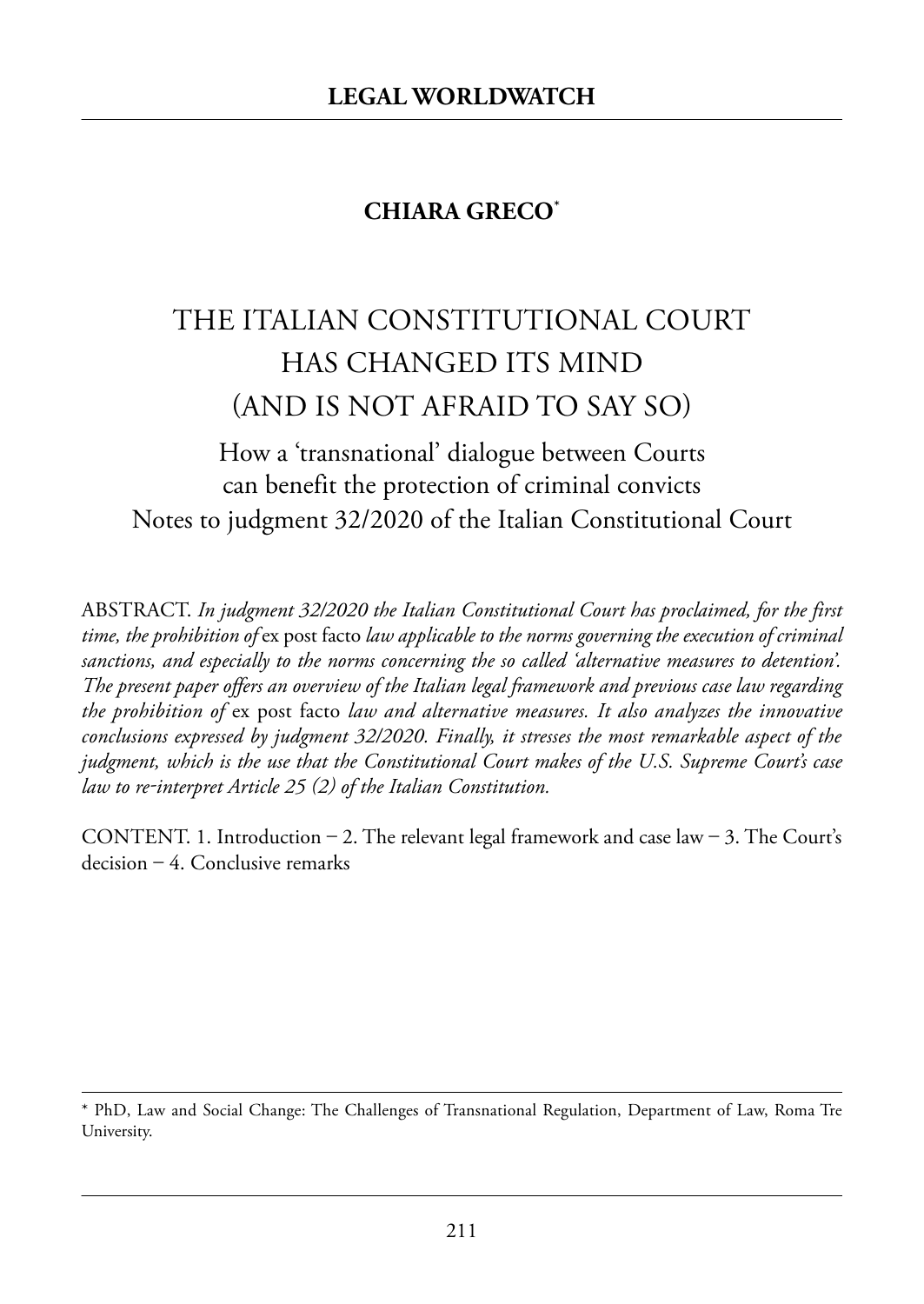#### *1. Introduction*

There are some principles, in the criminal law field, that are so obvious for modern jurists that there seems to be no actual need to discuss them anymore. One of them is the prohibition of *ex post facto* law,<sup>1</sup> meaning that no one should be punished for a conduct that did not constitute a criminal offence when it was committed, or punished with a penalty that is harsher than the one originally provided by the law.

some consequences of this uncontested principle, however, despite how intuitive and logical they might seem, sometimes struggle to make their way into judicial decisions, mainly due to 'formalistic' reasons.

among the corollaries of the prohibition of *ex post facto* law stands (*recte*, should stand) the prohibition of retro-actively applying a norm that modifies, *in malam partem*, the effective nature of a criminal sanction, regardless of the 'substantial' or 'procedural' appearance of such a norm.

Behind this application of the prohibition of *ex post facto* law lies the idea that there is a radical and substantial difference between serving a sentence in prison and serving a sentence outside prison. Therefore, if the legislator modifies the sanction  $$ even if by virtue of a formally 'procedural' norm – passing from a sentence to be served outside prison to a sentence to be served inside prison, such a modification should only apply to the crimes that are committed after the entry into force of the new provision.

Virtually no one would argue against the proposition that "*between 'outside' and 'inside'* [jail] *the difference is radical: qualitative rather than quantitative*." Yet, it took almost thirty years for the Italian Constitutional Court to say it out loud, in its judgment n. 32/2020, finally dismantling what appeared to be a previously rock-solid case law stating otherwise.

Indeed, the Italian Court of Cassation had been prompting for decades the idea that the prohibition of *ex post facto* law does not apply either to procedural norms or to those norms that concern the execution of sentences; the time regime of such norms, instead, is governed by the '*tempus regit actum'* principle, meaning they are (*recte*, were)

<sup>1</sup> albeit this expression is traditionally used in common law systems, for the sake of simplicity in this paper it will be used as an equivalent to the 'continental' prohibition of retro-active application of criminal law.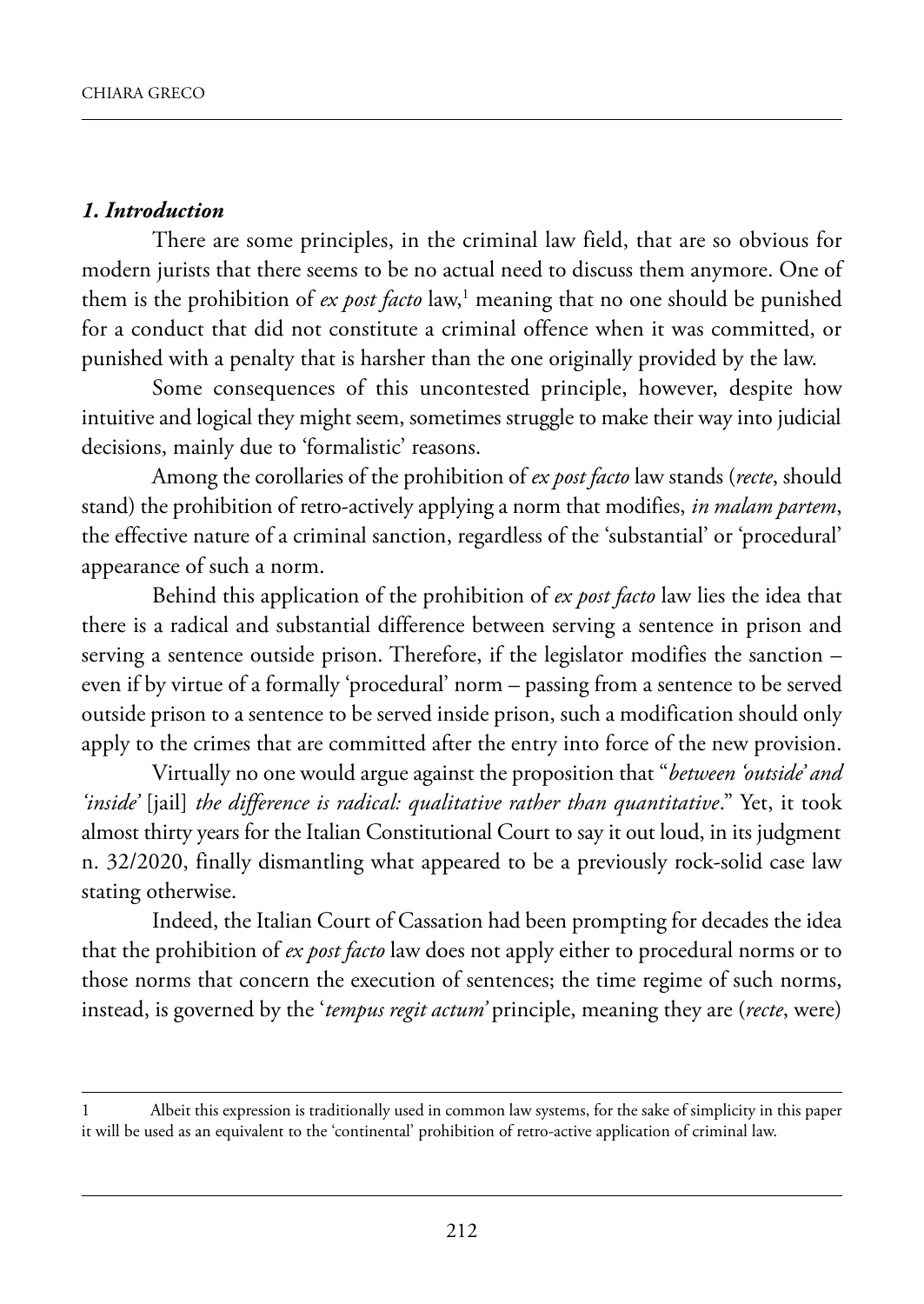immediately applicable to anyone as soon as they enter into force, no matter the moment in which the crime was committed.<sup>2</sup>

The perverse effect of the above-mentioned principle can be perceived in all its seriousness if one just considers that "hidden" among the norms that concern the execution of sentences there are the provisions that envisage the measures alternative to detention – *i.e.*, norms that effectively 'transform' a sentence to be served in jail into one that is, totally or partially, served outside of the jail.

applying the *tempus regit actum* principle to such norms entails that the legislator is given *carte blanche* to change the substantial impact that a criminal sanction has upon personal freedom, even after the crime has been committed (and even after the judgment has already become final).

Luckily enough, the last attempt of the Italian legislator to retro-actively change the effective nature of criminal sanctions has been met with concern within the academic<sup>3</sup> and legal community, $4$  a concern that eventually culminated in the historic decision<sup>5</sup> of the Italian Constitutional Court hereby addressed.

#### *2. The relevant legal framework and case law*

Before addressing the innovative approach that underpins the judgment, a few remarks concerning the Italian legal framework are needed.

First, Article 25, paragraph 2 of the Italian Constitution contains the prohibition of *ex post facto* law: no one shall be punished for a conduct that, at the time in which it was committed, did not constitute a criminal offence according to the law.

Second, the Italian law on the penitentiary system (L. 374/1975, hereinafter

5 V. manes-n. maZZaCuVa, *Irretroattività e libertà personale: L'art. 25, secondo comma, Cost., rompe gli argini dell'esecuzione penale. Nota a Corte Cost., Sent. 12 Febbraio 2020, n. 32*, *Sistema Penale*, 2020.

<sup>2</sup> a famous judgment issued by the Italian Court of Cassation and upholding the formalistic approach is Cass., Sez. Un., 17 July 2006, n. 24561.

<sup>3</sup> see, among others, t. padoVani, *La spazzacorrotti. Riforma delle illusioni e illusioni della riforma*, *Arch. pen. online*, 2018, fasc. 3; n. pisani, *Il disegno di legge 'spazzacorrotti': solo ombre*, *Cass. pen.*, 2018, fasc. 11, p. 3589 *et seq*.; V. manes, *L'estensione dell'art. 4-bis ord. pen. ai delitti contro la p.a.: profili di illegittimità costituzionale*, *Dir. pen. cont*., n. 2/2019.

<sup>4</sup> l. Baron, *'Spazzacorrotti', art. 4-bis ord. pen. e regime intertemporale, Dir. Pen. Cont*., fasc. 5/2019, p. 154.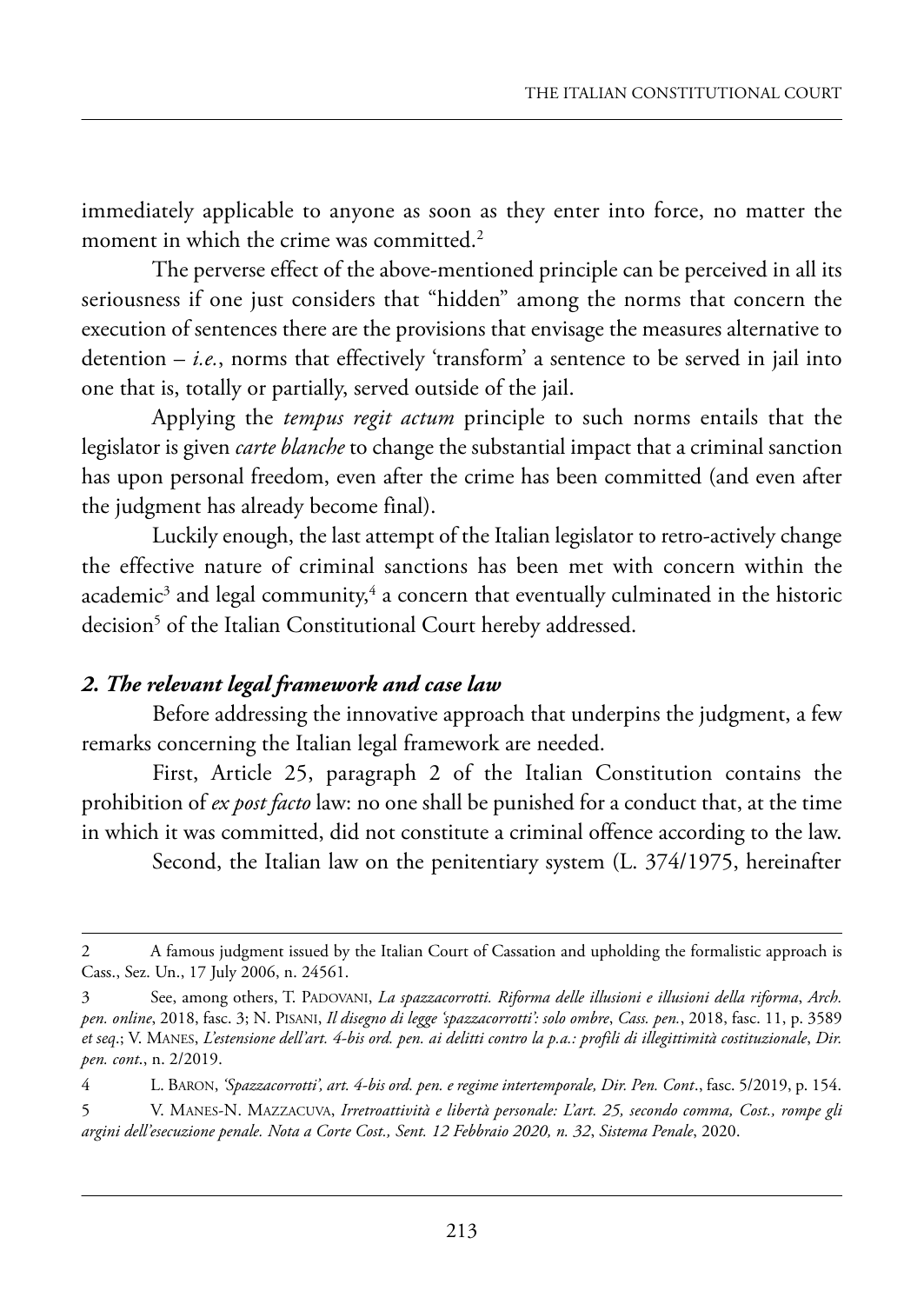"o.p.") sets out a wide range of measures 'alternative to detention', which a special Surveillance Tribunal can grant, upon request, to individuals who have been convicted of a criminal offence and whose judgment has become final, in order for them to serve their sentence partially or totally outside jail.

Examples of such measures are day release, home detention, probation or liberty on parole.<sup>6</sup> Their grant is generally subject to a positive appreciation, by the Tribunal, that the individual will not commit any further offence; the function of such measures is to ensure that the criminal sanction leads to the effective rehabilitation of the convict, a goal that – where possible – is better achieved outside jail.

Depending upon the length of the sentence imposed upon the individual, such measures can either be applied immediately after the judgment has become final, or after the convict has served a certain amount of his/her sentence in jail.

for example, if the final judgment is no longer than four years of imprisonment, probation (*affidamento in prova*) can be granted immediately after the judgment becomes final (provided that some 'subjective' requisites are met). To avoid going to prison unnecessarily before filing the request (*e.g.*, for probation), Article 656 of the Italian code of criminal procedure (hereinafter c.p.p.) states that when the sentence is no longer than four years, the Public Prosecutor shall suspend the execution order and inform the convict that he/she can ask for alternative measures within 30 days.<sup>7</sup>

It will be then up to the Surveillance Tribunal to decide whether to grant the measure or not, based on a 'prognostic' evaluation of the convict's future behavior.

If such an evaluation is positive, the Tribunal will grant the alternative measure immediately after the conviction, and therefore the individual will serve his/her judgment entirely outside jail, despite having been sentenced to imprisonment.

having made this clear, it is self-evident that lowering or raising the 'bar' for

<sup>6</sup> those terms represent non-literal translations of the italian alternative measures' *nomen iuris*. here 'day release' stands for '*semilibertà'*, 'home detention' stands for '*detenzione domiciliare*', 'probation' stands for '*affidamento in prova*', 'liberty on parole' stands for '*liberazione condizionale*'.

<sup>7</sup> the *ratio* of this mechanism lies in the 'crime-fostering' effect of short prison sentences; as such, it is more compatible with the rehabilitative function of criminal law that those who are eligible for alternative measures do not go to prison and are given the possibility of filing their request while being at liberty.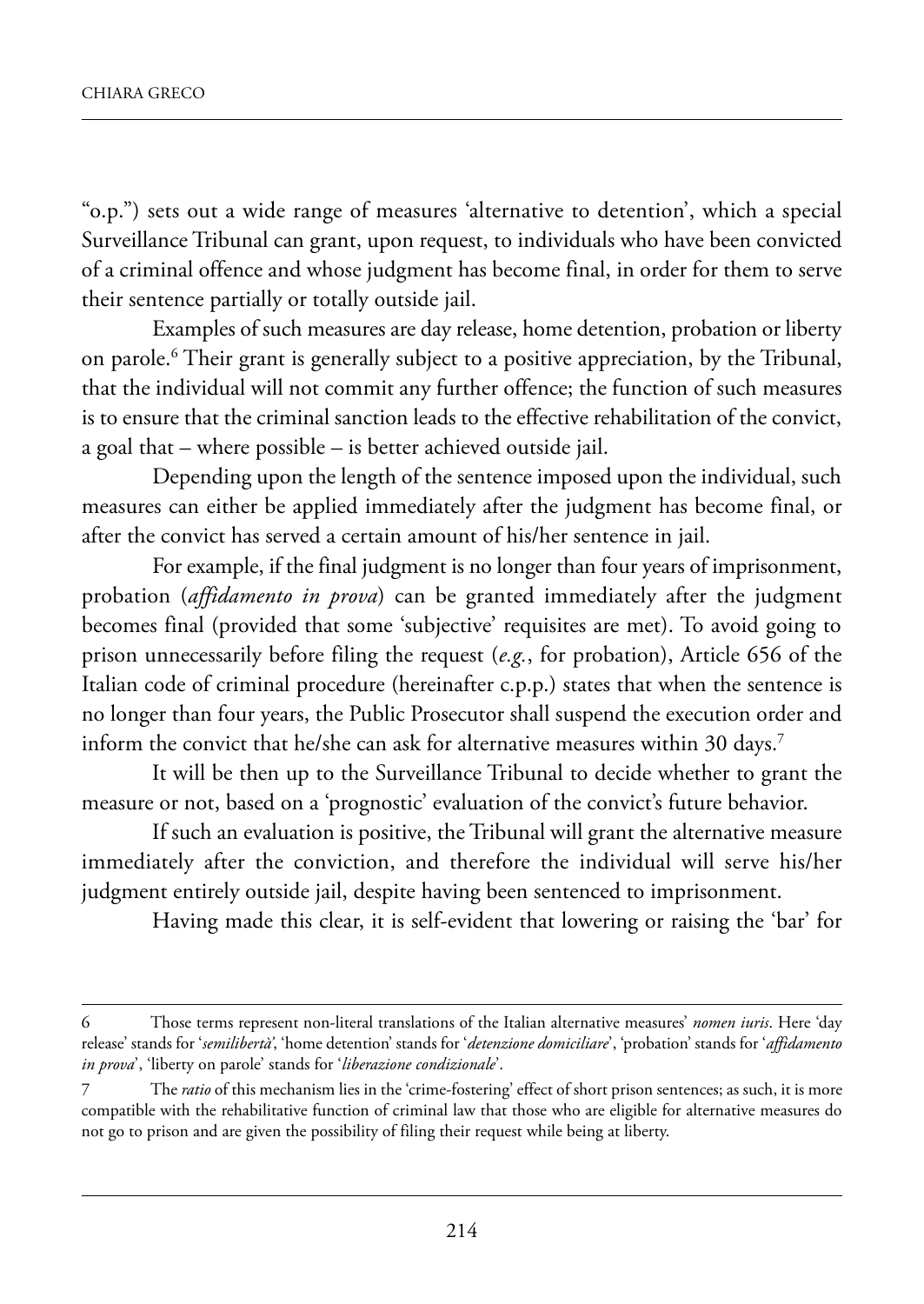accessing such alternative measures has an enormous impact upon the effective nature of the sentence to be served, and therefore upon personal liberty.

Indeed, an individual knows in advance that if he/she is sentenced to no more than four years of imprisonment, he/she has a realistic possibility of serving his/her entire sentence outside jail.

If instead, after the crime has been committed and perhaps the trial is already at its final stage, the legislator passes a new law that prevents that individual from accessing the alternative measures, his/her legitimate expectations of serving the sanction outside prison will be frustrated.

Such laws, in fact, were traditionally considered not to fall within the scope of application of the prohibition of *ex post facto* law, thus being applicable to everyone as soon as they entered into force.

How is it so? In other terms, how is it possible that a norm significantly impacting upon personal liberty is immediately applicable as soon as it enters into force, regardless of when the crime was committed? shouldn't the prohibition of *ex post facto* law prevent such an outcome?

The reason is entirely formalistic, and extremely difficult to uphold if one looks behind the veil to grasp the substance of the said norms.

for decades, the italian jurisprudence has claimed that the prohibition of *ex post facto* law, as embedded in Article 25(2) of the Constitution, was not applicable to the norms governing the execution of sentences; such norms, according to the abovementioned case law, are procedural in nature, and therefore subject to the *tempus regit actum* principle, as they neither introduce new criminal offences nor increase the abstract sanctions provided by the law.<sup>8</sup>

In fact, if one accepts to look at the phenomenon from a formal perspective, alternative measures do not modify the abstract sanction that each crime carries with it according to the law. They are 'simply' measures that can be applied after the conviction has become final, during the execution stage, provided that certain requirements are met, in order to facilitate the convict's return to society.

8 l. Baron, *'Spazzacorrotti', art. 4-bis ord. pen. e regime intertemporale, Dir. Pen. Cont*., fasc. 5/2019, p. 155.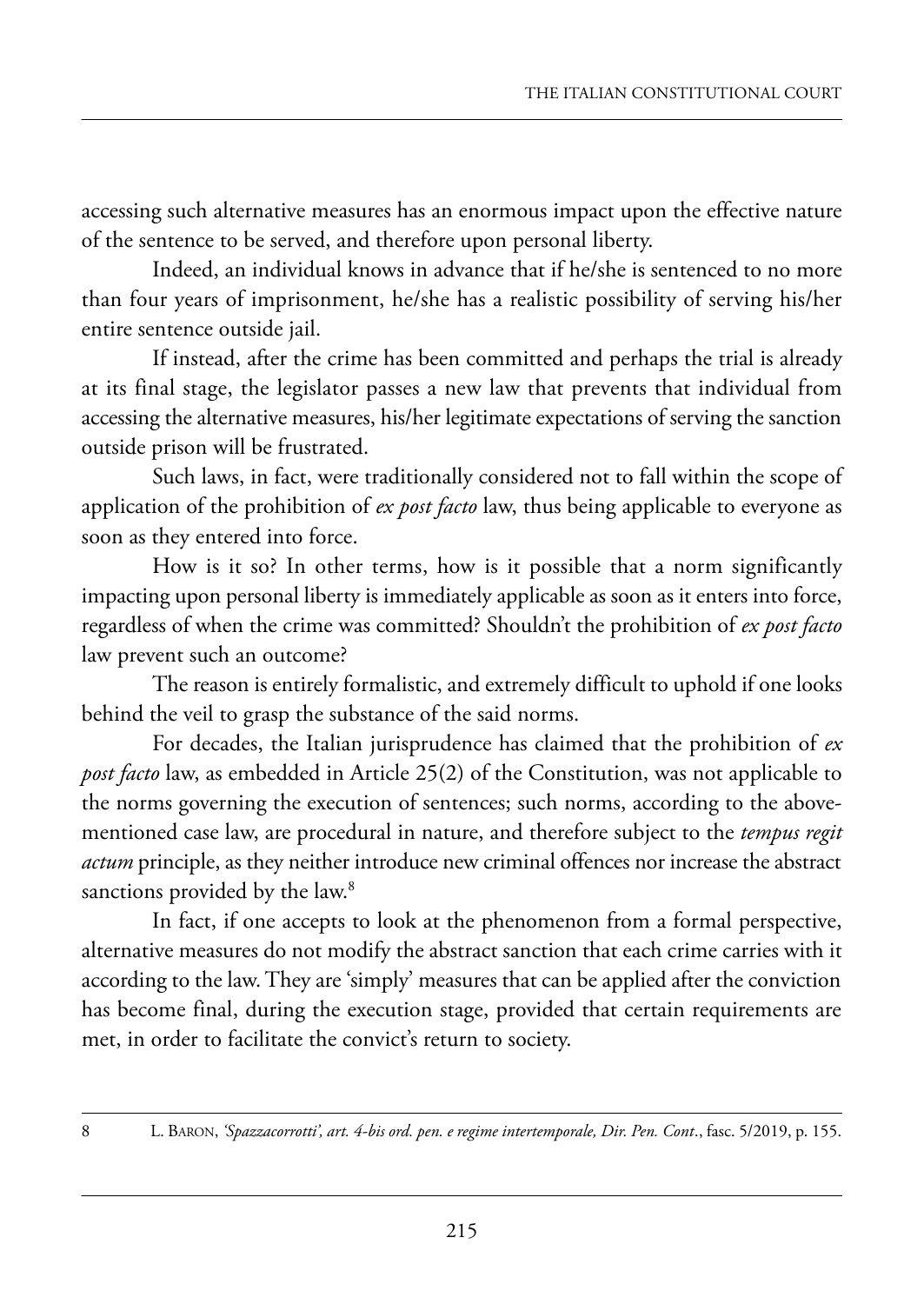of course, this line of reasoning stands no chance of being upheld if one abandons the formalistic perspective and decides to look at the substance of the phenomenon, which is exactly what the Constitutional Court has decided to do.<sup>9</sup>

one might well wonder why such a *révirement*.

During the past decades, the Italian legislator has frequently amended the law on the penitentiary system to decrease – or annul – the possibility for certain types of convicts of being granted alternative measures.

Since 1992, indeed, Article 4-bis of the o.p. states that those who have been convicted for a list of serious offences – mainly mafia organizations and terrorism related offences – cannot access alternative measures unless they cooperate with the authorities.<sup>10</sup> Consequently, once their conviction has become final  $-$  if they did not cooperate – they will necessarily have to go to prison and serve the entirety of the sentence 'behind bars'. This is also due to the fact that, when it comes to 'Article 4-bis o.p. crimes', the execution order can never be suspended.

albeit both scholars and practitioners have expressed their concerns about the legitimacy of such mechanism (that, according to some, could even implicate 'blackmailing' the defendant), the legislator has kept increasing the number of crimes that fit within the scope of Article 4-bis o.p., and therefore the number of cases in which convicts are not eligible for alternative measures.<sup>11</sup>

It is noteworthy to mention that Italian scholars had for a very long time expressed their concerns on the formalistic approach; see f. BriCola, *Legalità e crisi: l'art. 25, commi 2° e 3°, della Costituzione rivisitato alla fine degli anni '70, Scritti di diritto penale,* vol. i, tomo ii, milano, 1997, pp. 1273 *et seq*.; m. GamBardella, *Il grande assente nella nuova "legge spazzacorrotti": il microsistema delle fattispecie di corruzione*, *Cass. Pen*. fasc 1/2019, p. 52; manes-maZZaCuVa, *Irretroattività e libertà personale: L'art. 25, secondo comma, Cost., rompe gli argini dell'ese-cuzione penale. Nota a Corte Cost., Sent. 12 febbraio 2020, n. 32*, *Sistema Penale*, 2020.

<sup>10</sup> Cooperation with the judiciary in mafia-type cases has given birth to the so called '*pentiti'* phenomenon. alternative measures, however, can still be granted if cooperation is neither possible nor useful, and provided that there are no connections anymore between the convict and organized crime. It is up to the Surveillance Tribunal to verify whether such conditions are met.

<sup>11</sup> More recently, however, such a system has been stigmatized by the European Court of Human Rights, in the famous judgment Viola v. italy, app. n. 77633/16; subsequently, the italian Constitutional Court, in its judgment n. 253/2019, has partly declared art. 4-bis o.p. incompatible with the italian Constitution, as it forbids a case-bycase evaluation of the convict's dangerousness and of the persistence of his/her connection with the criminal organization.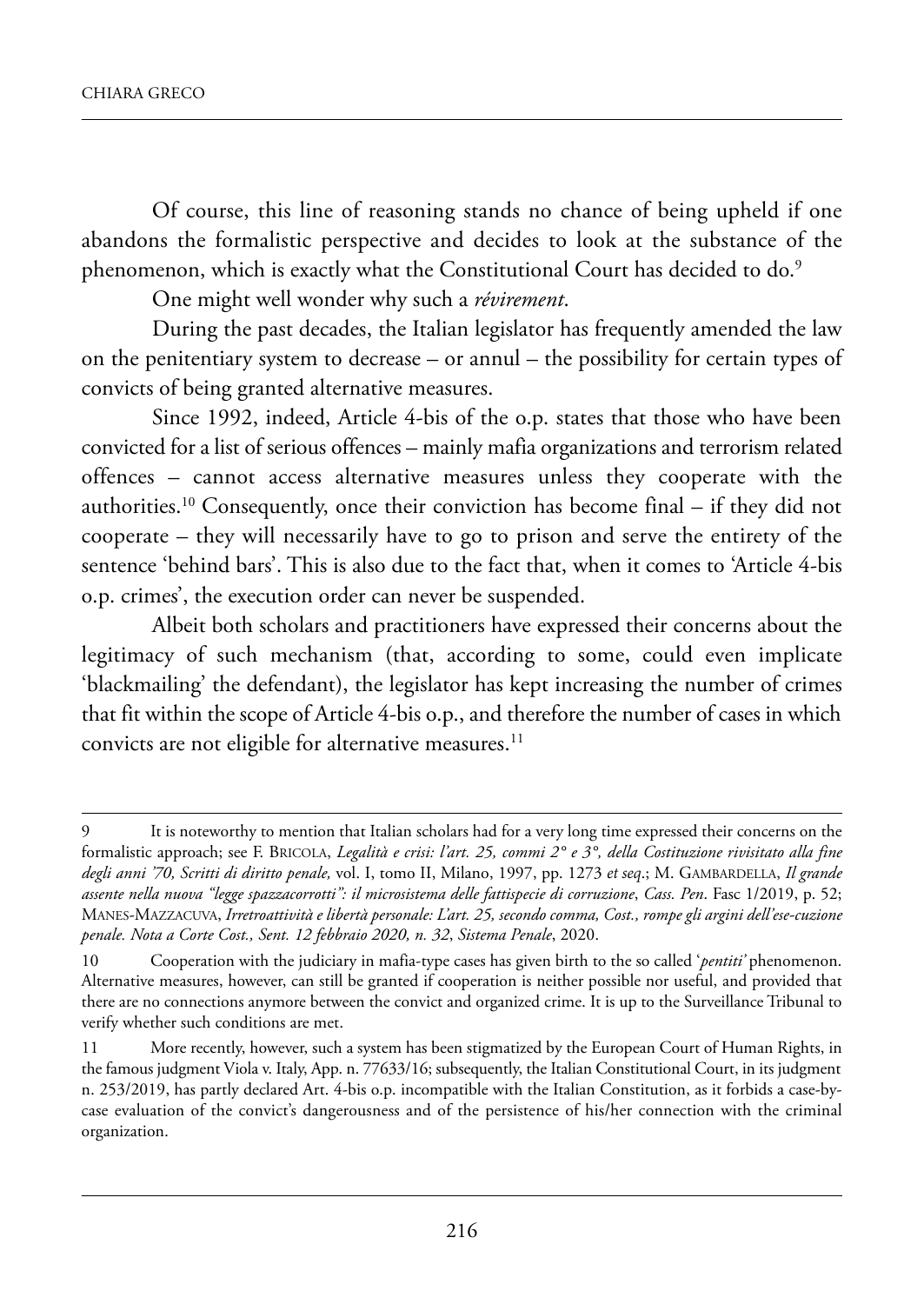the last instance of such a trend was law n. 3/2019, known as the '*wipe away the corrupt'* law; its Article 6 includes in the list of Article 4-bis o.p. all the main offences related to corruption.<sup>12</sup>

Therefore, everyone who is convicted of those crimes is currently unable to access alternative measures unless he or she cooperates with the authorities. As a consequence, the execution order cannot be suspended and the convict will immediately go to prison after the judgment has become final.

Since Article 4-bis o.p. has always been considered to be procedural in nature, as is every norm related to alternative measures, its amendments do (*recte*, did) not fall within the scope of the prohibition of *ex post facto* law. Consequently, the 'ban' on alternative measures for those who have been convicted of corruption was immediately applicable to everyone undergoing trial or convicted for such crimes, regardless of the moment in which the crime was committed and unless they decided to cooperate with the authorities.<sup>13</sup>

Thus, individuals who had decided to plead guilty or to waive some procedural rights,<sup>14</sup> knowing that if their sentence was shorter than four years of imprisonment they would most certainly never go to prison, were put in front of the alternative: either they decided to cooperate, or they would have to serve the entirety of the sentence behind bars.

Either way, their execution order could not be suspended, thus making it necessary for them to go to prison as soon as the judgment became final; only afterwards, and provided that they proved their cooperation (or its impossibility), they could ask for alternative measures.

<sup>12</sup> V. manes, *L'estensione dell'art. 4-bis ord. pen. ai delitti contro la p.a.: profili di illegittimità costituzionale*, *Dir. pen. cont*., n. 2/2019, p. 107; d. pulitanò, *Tempeste sul diritto penale. Spazzacorrotti e altro*, in *Dir. pen. cont.*, 3, 2019, p. 237.

<sup>13</sup> pulitanò, *Tempeste sul diritto penale. Spazzacorrotti e altro*, in *Dir. pen. cont.*, 3, 2019, p. 239 *et seq.*

<sup>14</sup> the italian c.p.p. allows the defendant to plead guilty (*patteggiamento*) or ask for a 'summary' proceeding (*rito abbreviato*) in exchange for a reduction of his/her sentence (up to one third); as such, many defendants decide to undertake this 'special' proceedings, that provide the defendant with less guarantees, in order to obtain a more favorable sentence. this frequently happens when the defendant knows that, because of the reduction, he or she will be eligible for the immediate application of alternative measures.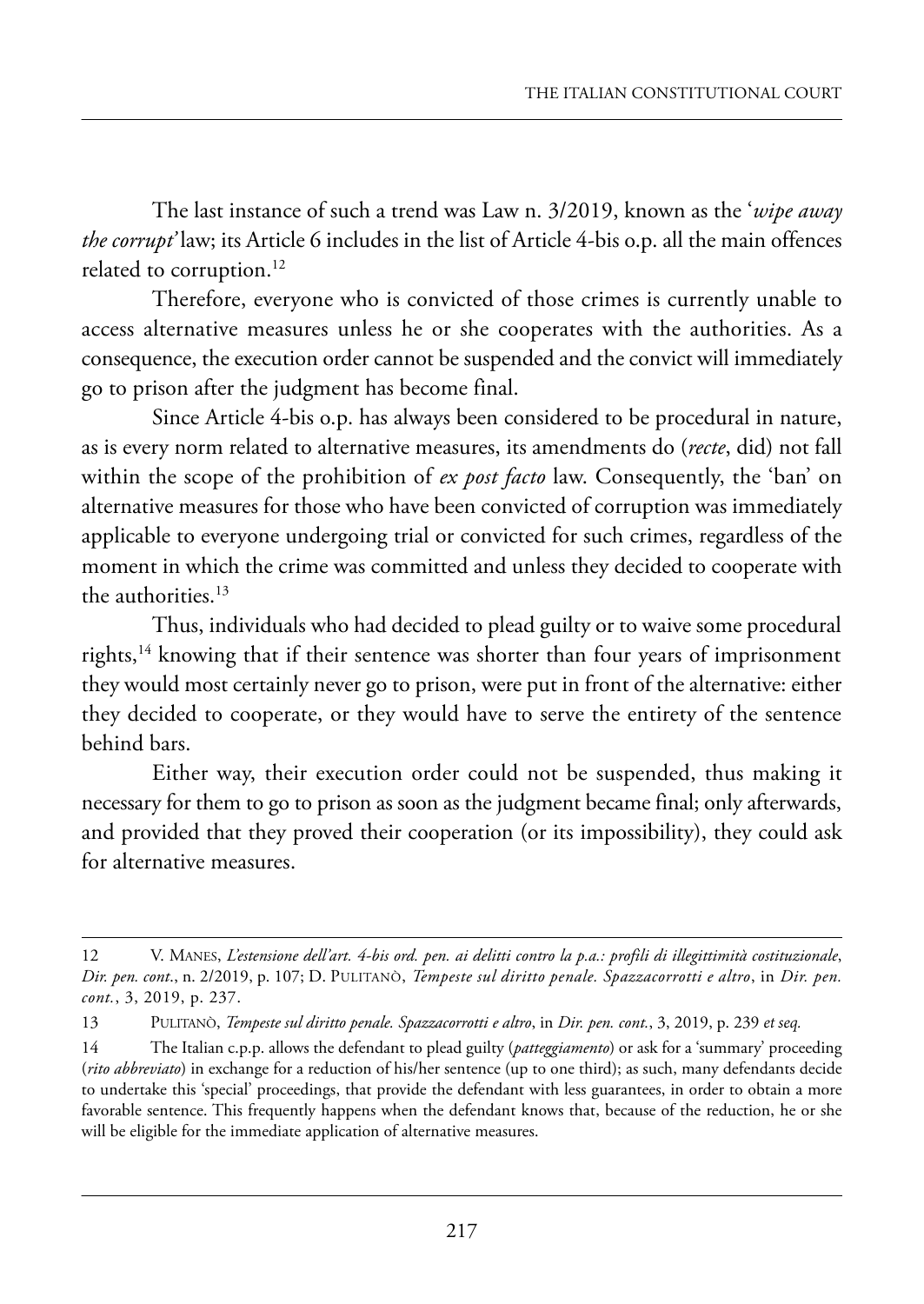Needless to say, this alternative did not exist at the moment in which they committed the crime, as the legislator subsequently amended the law.15

The energy and pride with which the Government proudly publicized such an amendment sparked a huge academic debate; *re melius reperpensa*, it was not actually a 'debate', as almost every scholar stood firmly against the retro-active application of the new 'ban' on alternative measures for corrupts.

such an outrage has reached criminal judges, who indeed showed 'unease' when asked to retroactively apply the new Article  $4$ -bis o.p.;<sup>16</sup> their unease then turned into open doubts about the constitutional legitimacy of the amendment, thus provoking the intervention of the Constitutional Court.17

#### *3. The Court's decision*

As expected, it was not the first time that the Constitutional Court was called to scrutinize the legitimacy of the retroactive application of the amendments to Article 4-bis o.p., in light of the prohibition of *ex post facto* law. Indeed, adding new offences to the 'black-list' of crimes for which no alternative measure can be granted (unless the defendant cooperates) seems to be a *leitmotiv* of the past years' criminal policy, and almost every time this has happened in the past the Constitutional Court was asked to verify the legitimacy of such amendments.

However, never in the past had the Constitutional Court applied Article 25(2) Cost., prohibiting the retro-active application of criminal law, to the norms regulating

<sup>15</sup> manes-maZZaCuVa, *Irretroattività e libertà personale: L'art. 25, secondo comma, Cost., rompe gli argini dell'esecuzione penale. Nota a Corte Cost., Sent. 12 febbraio 2020, n. 32*, *Sistema Penale*, 2020, para. 3.

<sup>16</sup> l. masera, *Le prime decisioni di merito in ordine alla disciplina intertemporale applicabile alle norme in materia di esecuzione della pena nella cd. legge spazzacorrotti*, *Dir. pen. Cont.*, marzo 2019; G.l. Gatta, *Estensione del regime ostativo* ex *art. 4-*bis *ord. penit. ai delitti contro la p.a.: la Cassazione apre una breccia nell'orientamento consolidato, favorevole all'applicazione retroattiva Dir. pen. Cont.*, marzo 2019; Baron, *'Spazzacorrotti', art. 4-bis ord. pen. e regime intertemporale, Dir. Pen. Cont*., fasc. 5/2019; pulitanò, *Tempeste sul diritto penale. Spazzacorrotti e altro*, in *Dir. pen. cont.*, 3, 2019, p. 242; manes-maZZaCuVa, *Irretroattività e libertà personale: L'art. 25, secondo comma, Cost., rompe gli argini dell'esecuzione penale. Nota a Corte Cost., Sent. 12 Febbraio 2020, n. 32*, *Sistema Penale*, 2020, para. 5.

<sup>17</sup> in the italian system, every judge can ask the Constitutional Court to assess the constitutional legitimacy of a given norm; if the Court decides that the norm contravenes with some Constitutional principles, it will declare the norm un-constitutional, thus retroactively eliminating it from the system.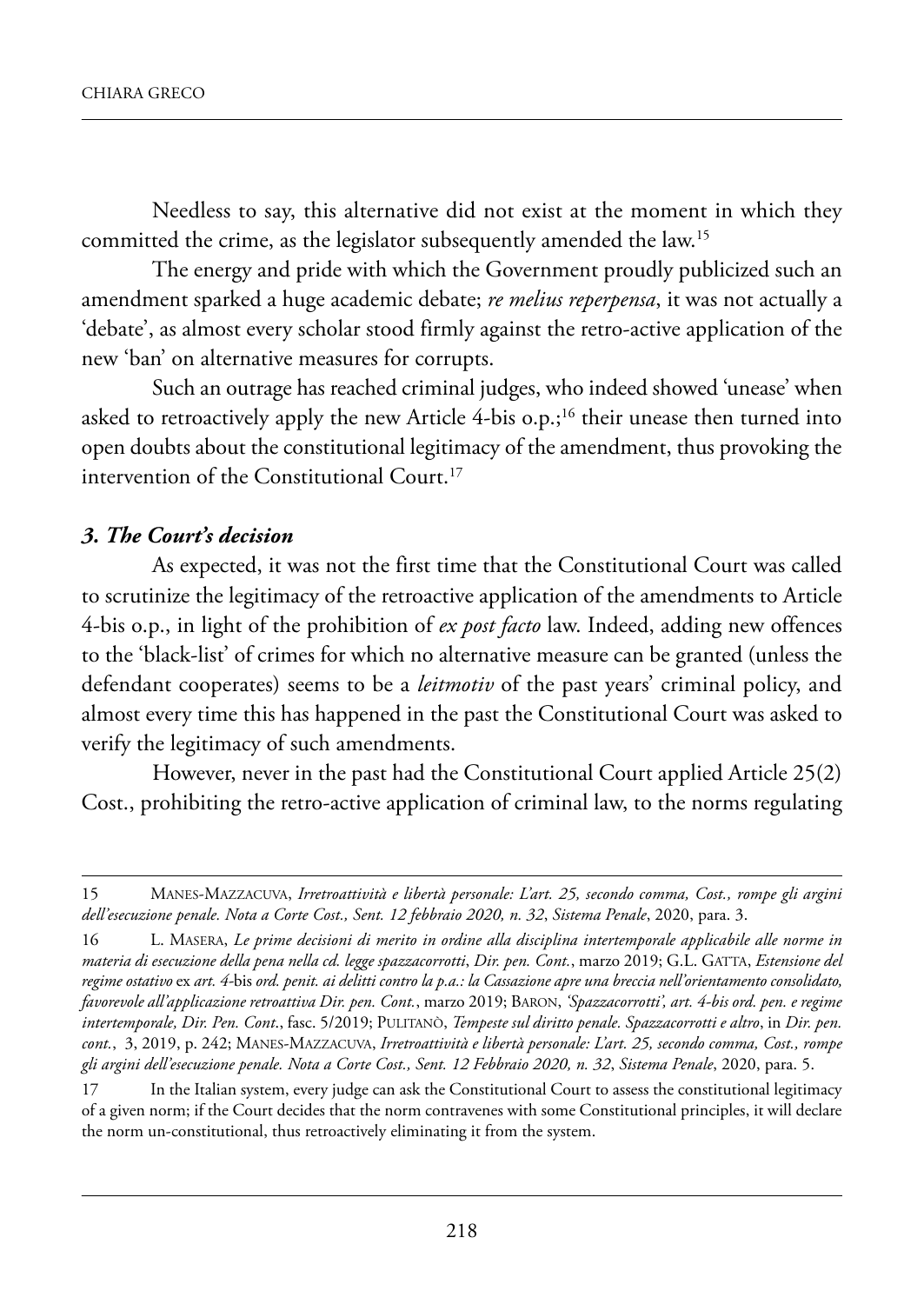the execution of sentences and alternative measures.

Every time Article 4-bis o.p. or its retroactive application have been partly declared un-constitutional (and, indeed, there are many cases), they always contravened arts. 3 and 27 of the Constitution; those norms, however, do not concern the principle of legality or the prohibition of *ex post facto* laws, but prescribe that criminal laws need to be founded upon reasonable justifications and have to ensure the rehabilitation of the convict.<sup>18</sup>

In judgment 32/2020 instead, the Court has radically changed its approach and – almost ignoring the criticism that the referring judges raised by invoking the rehabilitation principle – has finally proclaimed the application of the prohibition of *ex post facto* law to (some of) the norms concerning the execution of sentences.

As stated in the judgment, indeed, nothing forbids the Court from reconsidering its previous case law when multiple and concurring reasons cast doubts on the current approach's compatibility with the constitutional principles.<sup>19</sup>

The path that the Court undertakes to reach such an innovative conclusion is mainly founded upon three arguments.

First, the judgment recalls the evolution of the European Court of Human Rights' (ECtHR) jurisprudence on the scope of application of Article 7 of the European Convention for the Protection of Human Rights and Fundamental Freedoms (ECHR).<sup>20</sup>

second, the Court reconsiders and reinterprets the *rationes* underlining the prohibition of *ex post facto* law.

Third, it finally abandons the formalistic perspective to embrace a substantial point of view, and admits that the norms concerning alternative measures have (or better, in some cases have) such a substantial impact upon personal liberty that they need to fall within the scope of application of Article 25(2) Cost.

As per the evolution in the ECtHR's jurisprudence, the Court notices that at the beginning the strasbourg Court had embraced the same formalistic approach followed by the Italian judges; in 2013, however, the same ECtHR reconsidered its

<sup>18</sup> pulitanò, *Tempeste sul diritto penale. Spazzacorrotti e altro*, in *Dir. pen. cont.*, 3, 2019, p. 240. 19 § 3.6.

<sup>20</sup> The ECHR as interpreted by the Strasbourg Court is binding upon the Italian legislature, as per Art. 117 of the Constitution.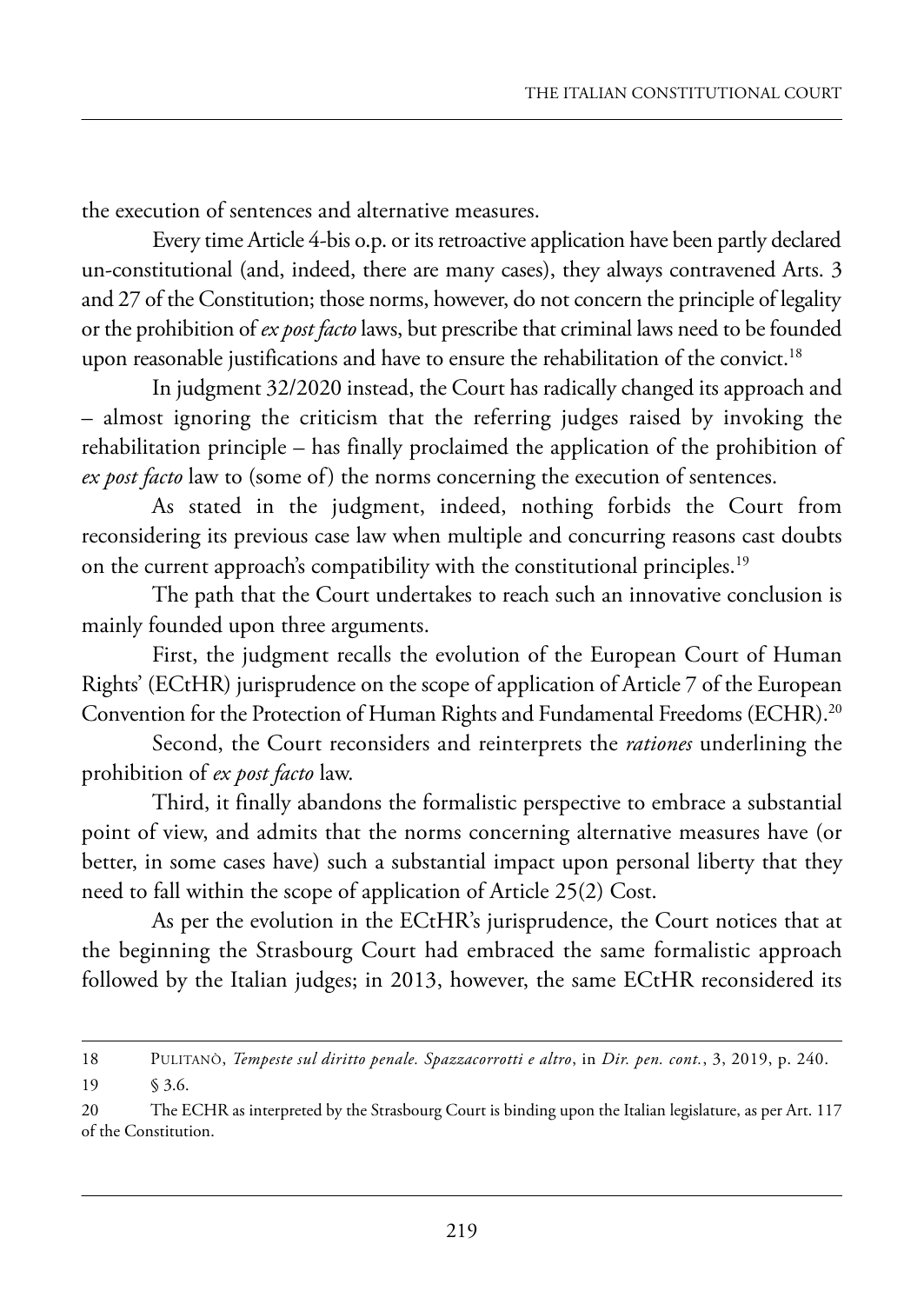approach in the famous judgment Del Rio Prada v. Spain.<sup>21</sup>

In particular, the ECtHR stated that when the measures taken by the legislature «result in the redefinition or modification of the scope of the "penalty" imposed by the trial court [...] the measures concerned should fall within the scope of the prohibition of the retroactive application of penalties enshrined in Article  $7 \text{ } 9 \text{ } 1$  in fine of the Convention. Otherwise, States would be free  $-$  by amending the law or reinterpreting the established regulations, for example – to adopt measures which retroactively redefined the scope of the penalty imposed, to the convicted person's detriment, when the latter could not have imagined such a development at the time when the offence was committed or the sentence was imposed».<sup>22</sup>

The Constitutional Court then recalls how the (innovative) conclusions of the ECtHR are coherent with other States' legislation and jurisprudence. Indeed, according to the U.S. Supreme Court, the prohibition of *ex post facto* law also applies to the amendments of those norms regulating the execution of sentences that have the practical effect of prolonging the convict's detention, thereby modifying the *quantum* of the sanction. The same solution is also enshrined in Article 112-2 of the French penal code.23

Taking into account the abovementioned evolution and the approach embraced by other states, the Court considers it necessary to "re-assess the scope of application of the prohibition of *ex post facto* law with respect to the discipline of the execution of sentences".24

in doing so, the Court takes a step back to analyze what *rationes* stand behind the prohibition of the retroactive application of new incriminations or harsher sanctions, as embedded in Article 25(2) Cost.

The reason appears to be twofold.

first, as clearly stated by the Constitutional Court in the famous judgment n. 364/1988, the prohibition of *ex post facto* law guarantees the 'reasonable foreseeability'

<sup>21 § 4.2.3.</sup> eCthr del rio prada v. spain, app. n. 42750/09.

<sup>22</sup> ECtHR Del Rio Prada v. Spain, App. n. 42750/09 para. 89.

<sup>23 § 4.2.4.</sup>

<sup>24</sup>  $\sqrt{4.3}$ .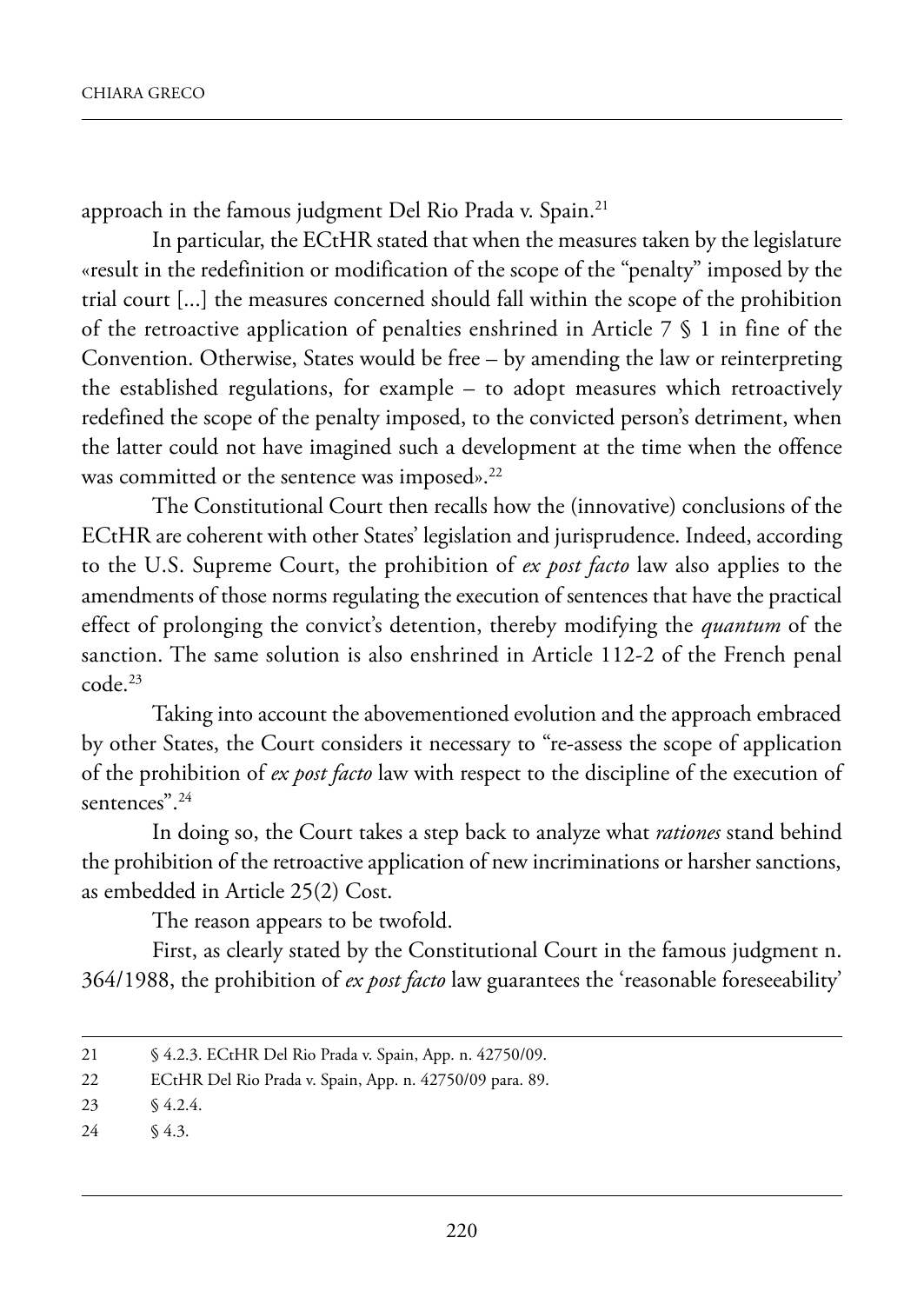of the legal consequences that an individual faces when he or she contravenes the law. As such, the prohibition protects freedom of action and enables conscious defense strategies.<sup>25</sup>

however, the main innovative aspect of the judgment hereby discussed relies in the path that the Court follows to isolate the second *ratio* underlining the prohibition of *ex post facto* law. indeed, the Court abandons its previous jurisprudence to look overseas, at the U.S. Supreme Court's case-law (hereinafter U.S. S.C.).

Since the  $18<sup>th</sup>$  century, in fact, the U.S. S.C. has affirmed that the prohibition of *ex post facto* law serves to protect the individual against possible abuses perpetrated by the legislative power, which has always been tempted to aggravate – *ex post* – the sanctions to be applied for crimes that have already been committed. The Constitutional Court goes even further, and recalls a U.S. S.C. judgment (Calder v. Bull) in which the prohibition is traced back to the fact that the English Parliament had, in the past, frequently aggravated, *ex post facto*, the penalties for those who were considered 'enemies' or 'traitors' of the country. «But those laws were, in reality, judgments masked by law: nothing more, indeed, than the exercise of judicial power by a Parliament moved by spirit of revenge towards its enemies».<sup>26</sup>

Therefore, the prohibition of *ex post facto* law does not simply ensure the reasonable foreseeability of criminal consequences, but more importantly stands at the heart of the 'rule of law' concept.

after having recalled the *rationes* underpinning article 25 (2) Cost., the Court proceeds to verify whether the prohibition of retroactive application needs to be extended also to those norms that modify the execution of sanctions.<sup>27</sup>

In the Court's opinion it is clear that when the amendment entails – from a practical perspective – the application of a sanction that is 'other' (an '*aliud')* if compared to the one that was foreseeable when the crime was committed, then the prohibition of *ex post facto* law is fully applicable.

<sup>25 § 4.3.1.</sup>

<sup>26</sup> Here the Constitutional Court paraphrases a passage of Calder vs Bull, 3 U.S. 386/1768, p. 389, available at <https://supreme.justia.com/cases/federal/us/3/386/>.

<sup>27 § 4.3.2.</sup>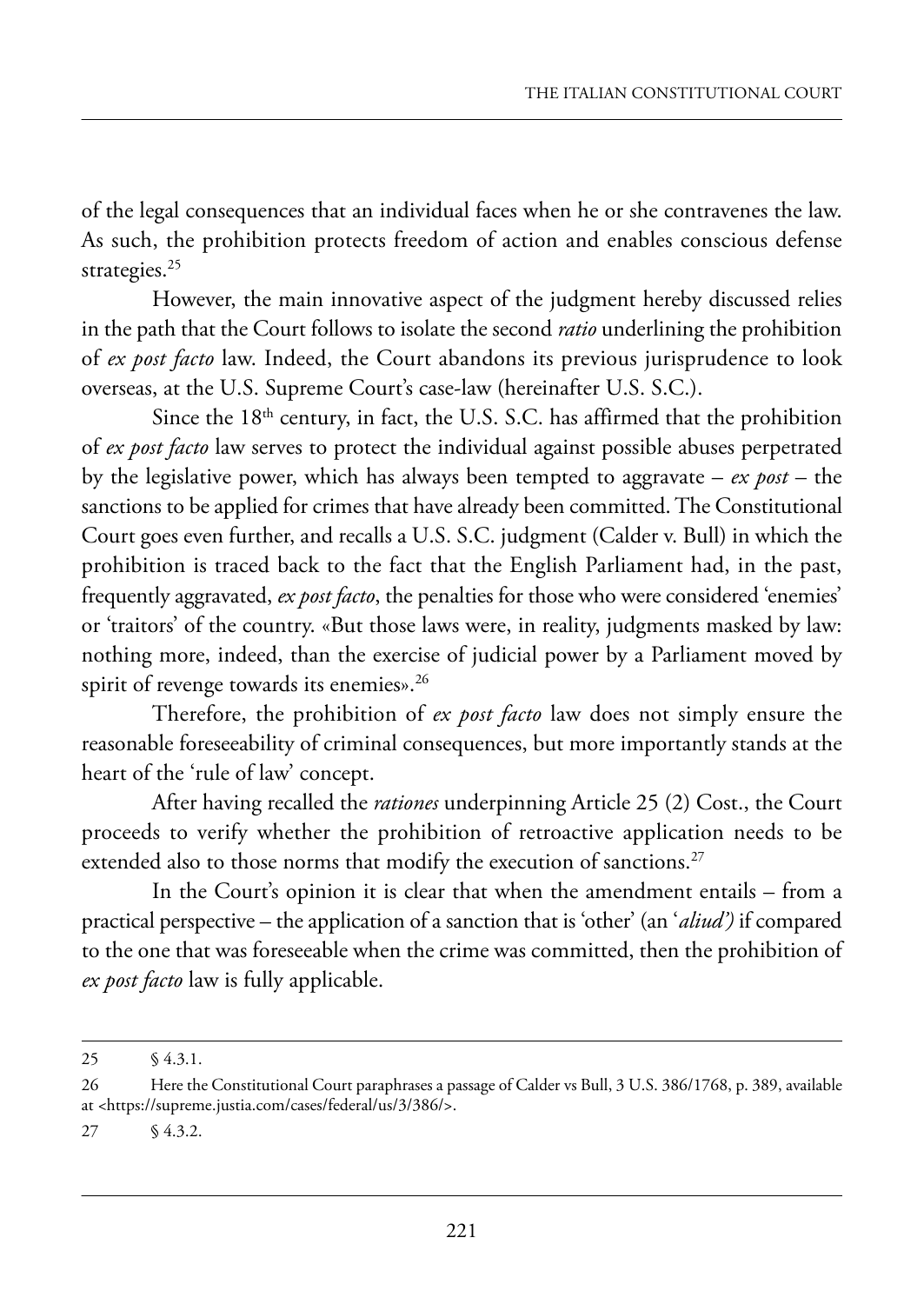In particular, this happens when, at the moment in which the offence was committed, the individual could reasonably expect a sanction to be served outside jail, yet the legislator subsequently transforms it into a sentence that needs to be served inside jail (and even if this occurs without formally modifying the *nomen iuris* of the sanction).

indeed, «between 'outside' and 'inside' the difference is radical: qualitative rather than quantitative».<sup>28</sup> In such cases, the sanction that the individual will effectively serve is an '*aliud*' if compared to the one that was foreseeable at the moment of the crime.

In the Court's opinion, measures such as liberty on parole, probation or home detention are not simply 'executive aspects' of imprisonment; rather they are truly alternative sanctions, as they impact on the quality and quantity of the penalty and they modify the degree of deprivation of personal liberty.

The same conclusion is also true when it comes to the above-mentioned mechanism of the suspension of the execution order;<sup>29</sup> albeit being disciplined in the code of criminal procedure (Art. 656), this mechanism has a huge impact upon personal liberty. In fact, when the legislator forbids such a suspension, it means that the convict will necessarily begin to serve its sentence in prison; this entails that, in turn, at least part of the sanction will be 'effectively' imprisonment, whereas at the moment of the commission of the crime the individual could expect to benefit from the suspension and therefore to serve the entirety of its sentence outside jail (provided that the alternative measure was granted, of course).

This suffices to recognize that Article 656 c.p.p. effectively transforms the sanction and its impact upon personal liberty, thus falling within the scope of application of the prohibition of *ex post facto* law.

In addition, the Court also considers the retroactive application of the amendments hereby addressed as infringing upon the right to an effective defense as embedded in Article 24 Cost., since the individual is 'surprised' with the application of a different sanction that he or she could have not foreseen when developing his/her

<sup>28 § 4.3.3.</sup>

<sup>29 § 4.4.4.</sup>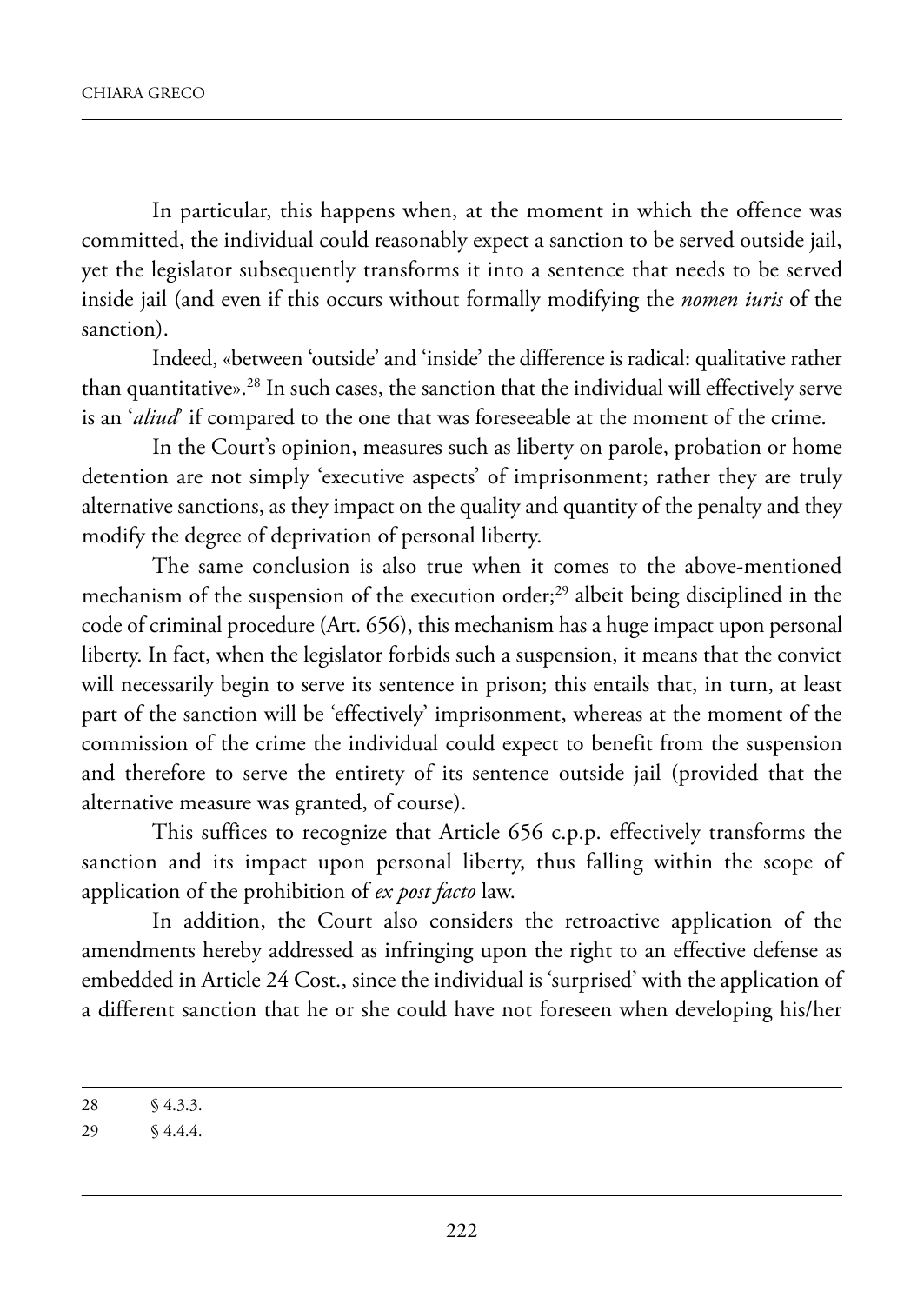defense strategy.

Conequently, the amendments to Article 4-bis o.p., *i.e.*, the 'ban' on alternative measures for those who have been convicted of corruption and did not cooperate with the authorities, will only be applicable to the crimes committed after law n. 3/2019 has entered into force.<sup>30</sup>

### *4. Conclusive remarks*

the conclusion that the Court embraces, *i.e.*, that between 'outside' and 'inside' jail there is a radical difference and that such a difference necessarily brings with it the prohibition of *ex post facto* law, represents 'a positive earthquake' for the Italian criminal law system and is to be totally endorsed.

however, special attention is not to be given solely to the conclusion in itself, as this paper starts by implying that such a conclusion is logic, intuitive and should have been embraced years ago.

The most valuable part of the judgment hereby addressed is the way in which the Court arrives to that conclusion. albeit the solution hereby embraced had long been envisaged by the Italian doctrine and legal community, indeed, none of them could have 'reasonably foreseen' the original way in which the Court has reached it.

first of all, the Court abandons the traditional dichotomy between substantial and procedural criminal norms, the ones falling within the scope of application of Article 25(2) Cost., the other ones following the '*tempus regit actum*' principle.<sup>31</sup> What seems to matter, in the Court's reasoning, is not the formal qualification of a given norm, its package, but substantially the fact that it modifies the nature of the sanction

<sup>30</sup> for the sake of clarity it is necessary to add that the Court distinguishes between different kinds of alternative measures and between alternative measures and the so called 'penitentiary benefits'; in the Court's opinion, indeed, the prohibition of *ex post facto* law is only applicable to the alternative measures that truly modify the nature of the sanction, such as home detention, probation, day-release and liberty on parole. Contrariwise, the *tempus regit actum* principle shall continue to apply to the other alternative measures – such as the possibility of working outside jail – and to the penitentiary benefits, such as the so called '*permessi premio*'. See MANES-MAZZACUVA, Irretroattività *e libertà personale: L'art. 25, secondo comma, Cost., rompe gli argini dell'esecuzione penale. Nota a Corte Cost., Sent. 12 febbraio 2020, n. 32*, *Sistema Penale*, 2020, para. 12 *et seq*.

<sup>31</sup> as clarified by the Court, the mere fact that a norm is to be found within the code of criminal procedure is not sufficient so as to exclude it from the scope of application of the prohibition of *ex post facto* law.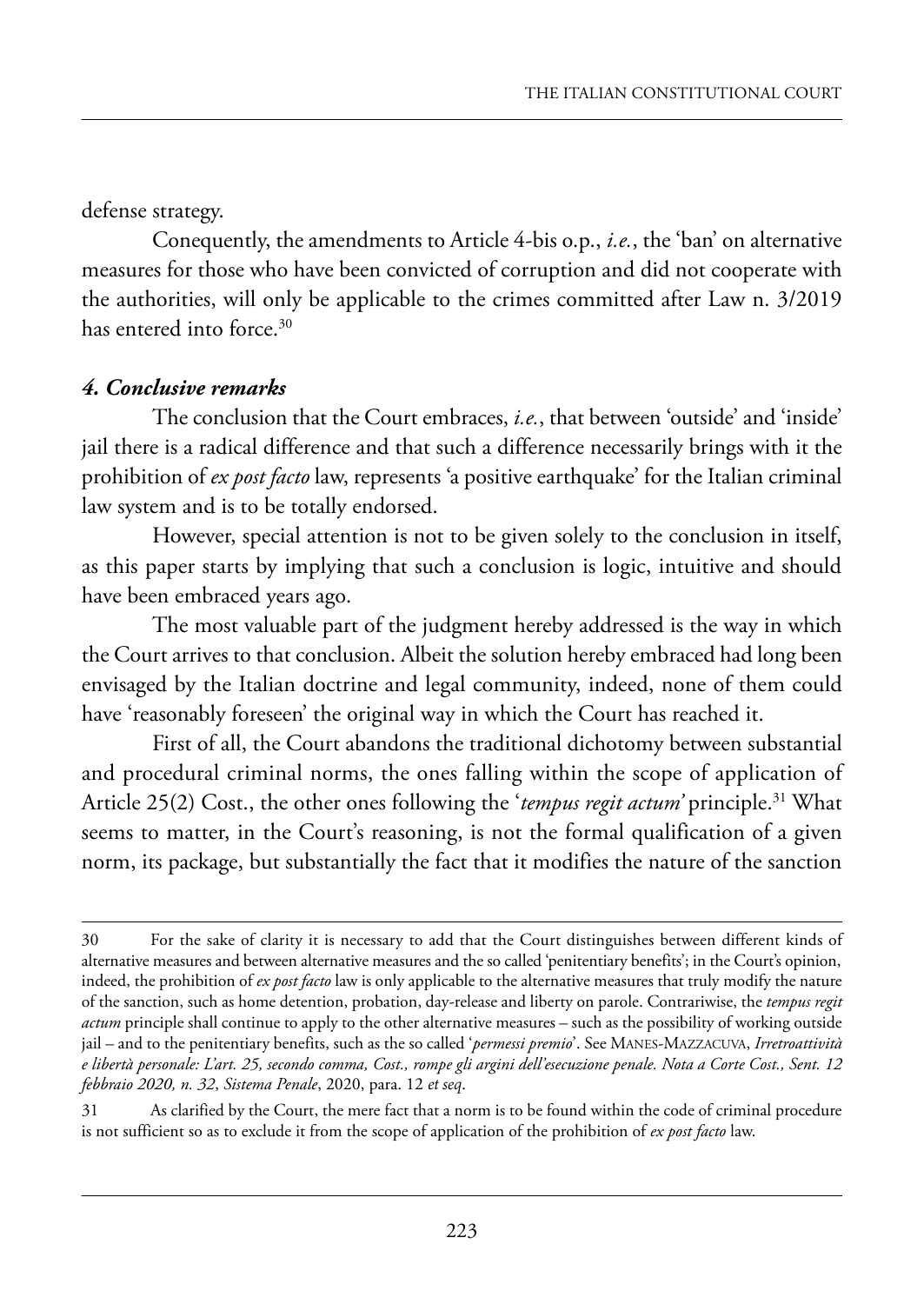and has an effective impact upon personal liberty. Provided that such conditions are met, the amendment to that norm entails the application of a sanction which is 'other' from the one originally foreseeable, hence the application of the prohibition of *ex post facto* law.32

Judgment n. 32/2020, therefore, leaves the Italian judiciary with a new 'test' to be applied when amendments to the laws concerning the execution of sentences come into play.

secondly, and perhaps more importantly, the Court has decided to avoid 'the easy path' towards the abovementioned conclusion. indeed, it would have been perfectly sufficient to simply recall the ECtHR jurisprudence, in particular judgment Del Rio Prada v. Spain, to reach the same solution.<sup>33</sup> In fact, Italy is bound by the ECHR and by the interpretation that the Strasbourg Court gives of its provisions. Recalling the evolution in the conventional case-law would have been enough to justify the application of the prohibition of *ex post facto* law to the norms hereby involved.

The Constitutional Court, instead, goes well beyond. The judgment proceeds to reconsider one of the most fundamental norms of the Italian Constitution (Art. 25 para. 2), possibly the most important one when it comes to criminal law, by using, as an interpretative tool, the U.S. S.C.'s jurisprudence.

when faced with the urge to fill a 'gap' in the protection of criminal defendants from the arbitrary application of criminal law, the Court does not seem afraid to (implicitly) admit that its previous case law is not apt to fill such a gap, and to resort to the principles proclaimed by other Supreme Courts.<sup>34</sup>

This technique is not just a matter of style or some sort of temporary trend, but shows an attitude of sincere modesty (which is very much different from deference)

<sup>32</sup> such a conclusion had long been anticipated by italian scholars; see f. ViGanò, *Il nullum crimen conteso: legalità costituzionale vs. legalità convenzionale?, Dir. pen. cont*, aprile 2017; pulitanò, *Tempeste sul diritto penale. Spazzacorrotti e altro*, in *Dir. pen. cont.*, 3, 2019.

<sup>33</sup> as noted, it would have been enough – and easier – to invoke art. 117 Cost., which obliges the legislator to abide by (*inter alia*) the ECHR; contrariwise, the Constitutional Court has decided to reinterpret Art. 25 Cost. See MANES-MAZZACUVA, Irretroattività e libertà personale: L'art. 25, secondo comma, Cost., rompe gli argini dell'ese*cuzione penale. Nota a Corte Cost., Sent. 12 febbraio 2020, n. 32*, *Sistema Penale*, 2020, para. 6.

<sup>34</sup> G. ZaGreBelskY, *Corti costituzionali e diritti universali*, *Riv. trim. dir. pubbl*., 2006, p. 297 *et seq*.